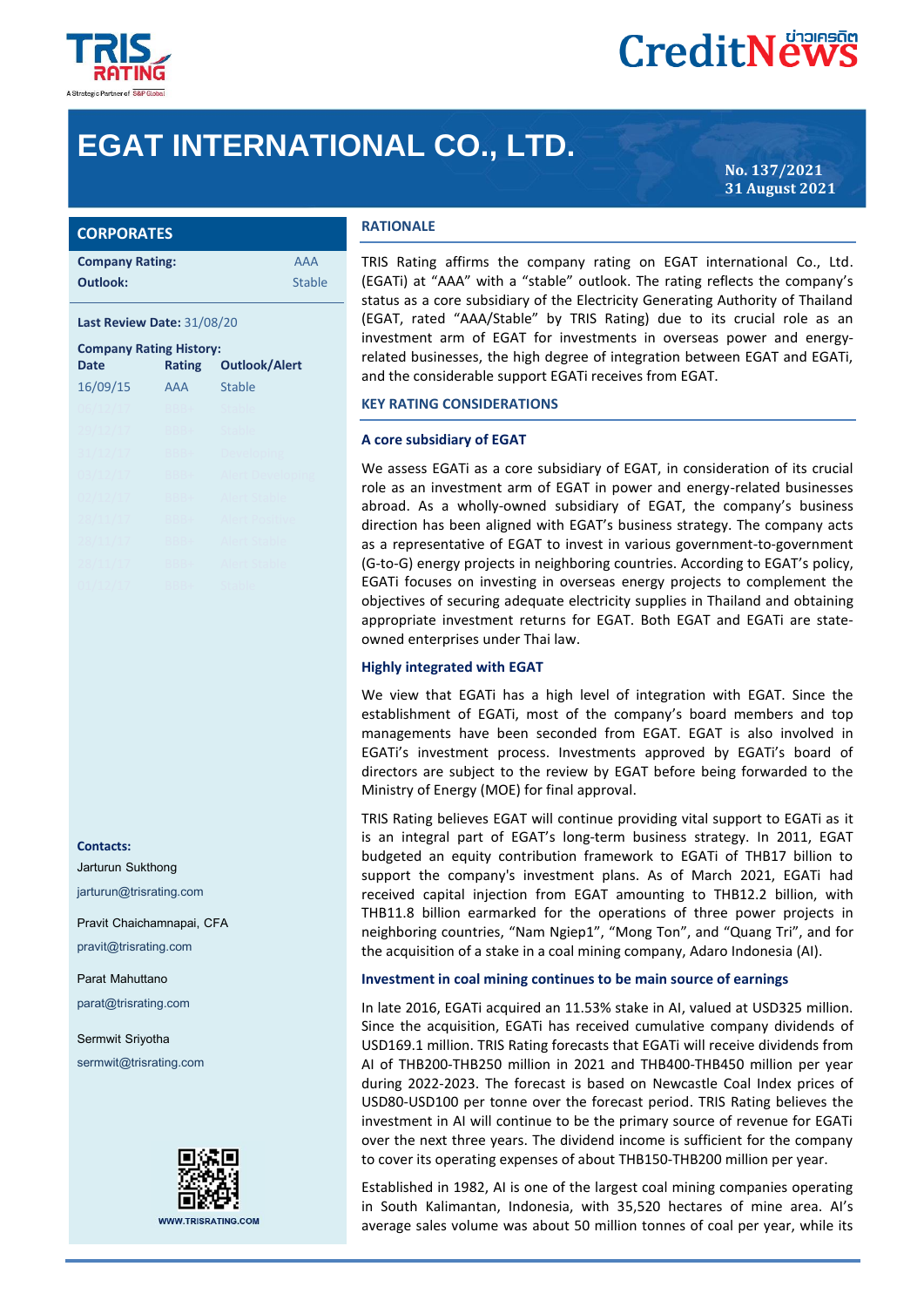

 $\overline{a}$ 

coal reserves were 774 million tonnes as of the end of December 2020.

#### **Nam Ngiep 1 project to contribute dividend from 2021 onwards**

The Nam Ngiep 1 Power Co., Ltd. (NNP1PC) commenced commercial operation on 5 September 2019 under a 27-year power purchase agreement (PPA) with EGAT for 269 megawatts (MW) of electricity. In 2020, drought led to a water inflow of just 3,564 million cubic meters during the year, which was about 33% lower than the 50-year average. NNP1PC generated about 1,116 gigawatt hours (GWh) of electricity in 2020. As a result, the company recorded earnings before interest, taxes, depreciation, and amortization (EBITDA) of about USD64 million. We expect NNP1PC's performance to recover in 2021 as the water inflow has improved somewhat compared with the 2020 level. We expect EGATi to receive dividends of around THB100-THB150 million per year from the project from 2021 onwards.

NNP1PC was established in 2013 to develop the Nam Ngiep 1 hydropower project. The project is located on the Nam Ngiep river, Bolikhamxay province, Lao People's Democratic Republic (Lao PDR), and has an installed capacity of 290 MW.

#### **Four power projects under development**

EGATi currently has four power projects under development, with aggregate capacity of 4,488 MW. The first is the Quang Tri coal-fired power project in Vietnam with an installed capacity of 1,320 MW. EGATi is currently negotiating the electricity tariff with Vietnam Electricity (EVN) and intends to establish a joint-venture company with its partner this year. The company also plans to inject equity into the project after signing a PPA with EVN. The Mong Ton hydropower project in Myanmar has been postponed due to uncertainty over the political situation in the country. For the Nam Ngum 3 hydropower project in the Lao PDR, EGATi is currently negotiating the electricity tariff and PPA with EGAT and EGATi will invest about THB4.3 billion in the project after the PPA is signed. In August 2021, EGATi spent about THB196 million to acquire an 18.75% interest in floating solar projects in Taiwan. This investment is expected to contribute 7 MW of generating capacity and dividends of about THB12 million per year to EGATi.

#### **Having debt-free balance sheet until 2022**

During 2021-2023, EGATi plans to make investments in the Quang Tri, Nam Ngum 3, an additional investment in AI, floating solar projects in Taiwan, and investments in renewable power and technology projects. The capital expenditure for the investment plan totals THB17.8 billion over 2021-2023 (including committed and uncommitted projects). The primary sources of fund will be the equity commitment from EGAT of about THB8.3 billion, together with cash and cash equivalents, and borrowings in 2023. As of March 2021, EGATi had cash and cash equivalents of THB6 billion.

#### **BASE-CASE ASSUMPTIONS**

- EGATi's share of profits from AI, Nam Ngiep 1, and floating solar projects to be around THB1-THB1.1 billion per year during 2021-2023.
- Dividend income to be about THB300-THB350 million in 2021 and about THB600-THB800 million per year during 2022- 2023.
- Investments to be about THB17.8 billion during 2021-2023 (including committed and uncommitted projects).
- Capital expenditures will cover investment in the Quang Tri and Nam Ngum 3 projects, AI, floating solar projects, and investments in renewable power and technology projects.

#### **RATING OUTLOOK**

The "stable" outlook reflects our expectation that EGATi will maintain its status as a core subsidiary of EGAT and continue its important role as an investment arm of EGAT for electricity and related businesses abroad.

#### **RATING SENSITIVITIES**

A credit downgrade scenario could materialize if there is a material deterioration in EGAT's credit profile that leads to a downward revision on the credit rating on EGAT, or there are material changes in EGATi's role and importance to EGAT that change our view on EGATi's status as a core subsidiary of EGAT.

#### **COMPANY OVERVIEW**

EGATi was founded by a Cabinet resolution dated 30 October 2007. Its initial objective was to serve as EGAT's representative in G-to-G power projects in neighboring countries. The company was formally established in December 2007, with a registered capital of THB50 million. EGATi is wholly owned by EGAT. EGAT received approval from the MOE to inject THB17 billion in equity into EGATi for the purpose of making investments abroad. In addition to this budget, EGAT paid EGATi's operating expenses through additional equity injections. As of March 2021, EGATi's paid-up capital was THB12.2 billion. Of this amount, THB11.83 billion has been earmarked for investment in the Nam Ngiep 1 hydropower

I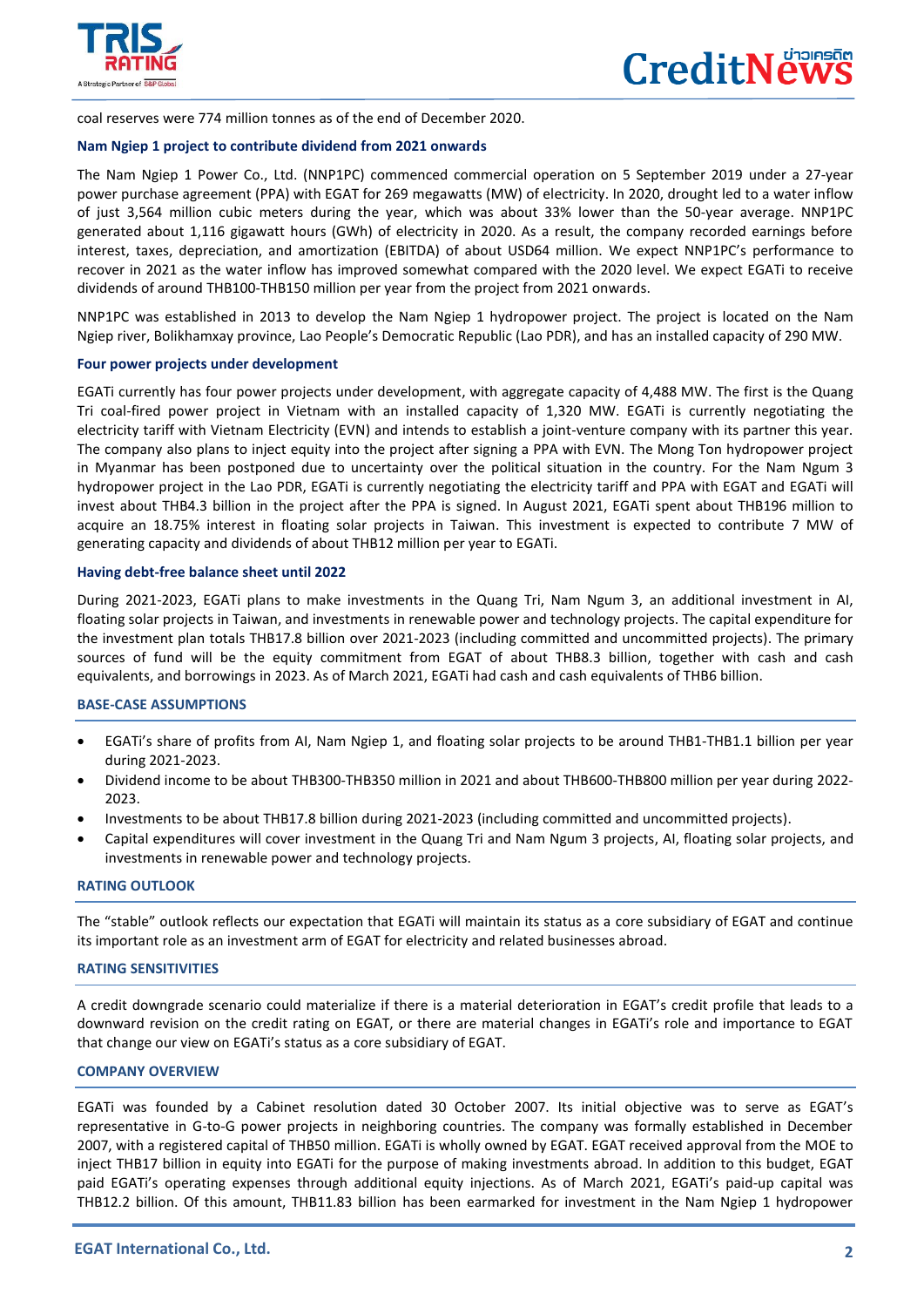

 $\overline{a}$ 



project, the Mong Ton hydropower project, an investment in AI and the Quang Tri project.

EGATi's investment portfolio comprises five power projects in the Lao PDR, Vietnam, Myanmar, and Taiwan and a coal mine in Indonesia. The aggregate capacity of the five power projects is 4,775 MW. EGATi has a policy of holding a 25%-40% interest in each project. Of the five projects, the Nam Ngiep 1 project commenced commercial operations in September 2019. The first two projects of the floating solar projects in Taiwan have started commercial operation in April 2021 and the rest two projects are expected to start commercial operation within 2021. At the same time, other projects are in the feasibility study and development phases.

#### **KEY OPERATING STATISTICS**



*Source: EGATi Illustrated by TRIS Rating*

#### **Table 1: EGATi's Portfolio as of 30 Jun 2021**

| Project<br><b>Name</b>   | <b>Location</b> | <b>Plant</b><br><b>Type</b> | <b>Project</b><br><b>Capacity</b><br>(MW) | <b>EGATi's</b><br><b>Holding</b><br>(%) | <b>EGATi's</b><br><b>Capacity</b><br>(MW) | <b>PPA Terms</b><br>(Years) | <b>COD</b>                                    |
|--------------------------|-----------------|-----------------------------|-------------------------------------------|-----------------------------------------|-------------------------------------------|-----------------------------|-----------------------------------------------|
| Power projects           |                 |                             |                                           |                                         |                                           |                             |                                               |
| 1. Nam Ngiep 1           | Lao PDR         | Hydro power                 | 287                                       | 30                                      | 86                                        | 27                          | Sep 2019                                      |
| 2. Quang Tri             | Vietnam         | Coal-fired                  | 1,320                                     | 40                                      | 528                                       | 25                          | 2024-2025(e)                                  |
| 3. Mong Ton              | Myanmar         | Hydro power                 | 2,650                                     | 30                                      | 795                                       | 40                          | Pending                                       |
| 4. Nam Ngum 3            | Lao PDR         | Hydro power                 | 480                                       | 25                                      | 120                                       | n.a.                        | 2026(e)                                       |
| 5. Floating Solar        | Taiwan          | Solar                       | 38                                        | 19                                      | 7                                         | 20                          | 2021                                          |
| <b>Total</b>             |                 |                             | 4,775                                     |                                         | 1,536                                     |                             |                                               |
| Company                  |                 | <b>Location</b>             | <b>Type</b>                               | <b>Business</b>                         | <b>EGATi's</b><br>Holding (%)             |                             | <b>EGATi's</b><br><b>Investment (Mil.THB)</b> |
| <b>Other investments</b> |                 |                             |                                           |                                         |                                           |                             |                                               |
| 1. Adaro Indonesia       |                 | Indonesia                   | Coal mining                               |                                         | 11.53                                     | 11,160                      |                                               |
| Total                    |                 |                             |                                           |                                         |                                           | 11,160                      |                                               |
| Source: EGATi            |                 |                             |                                           |                                         |                                           |                             |                                               |

*e = estimation*

I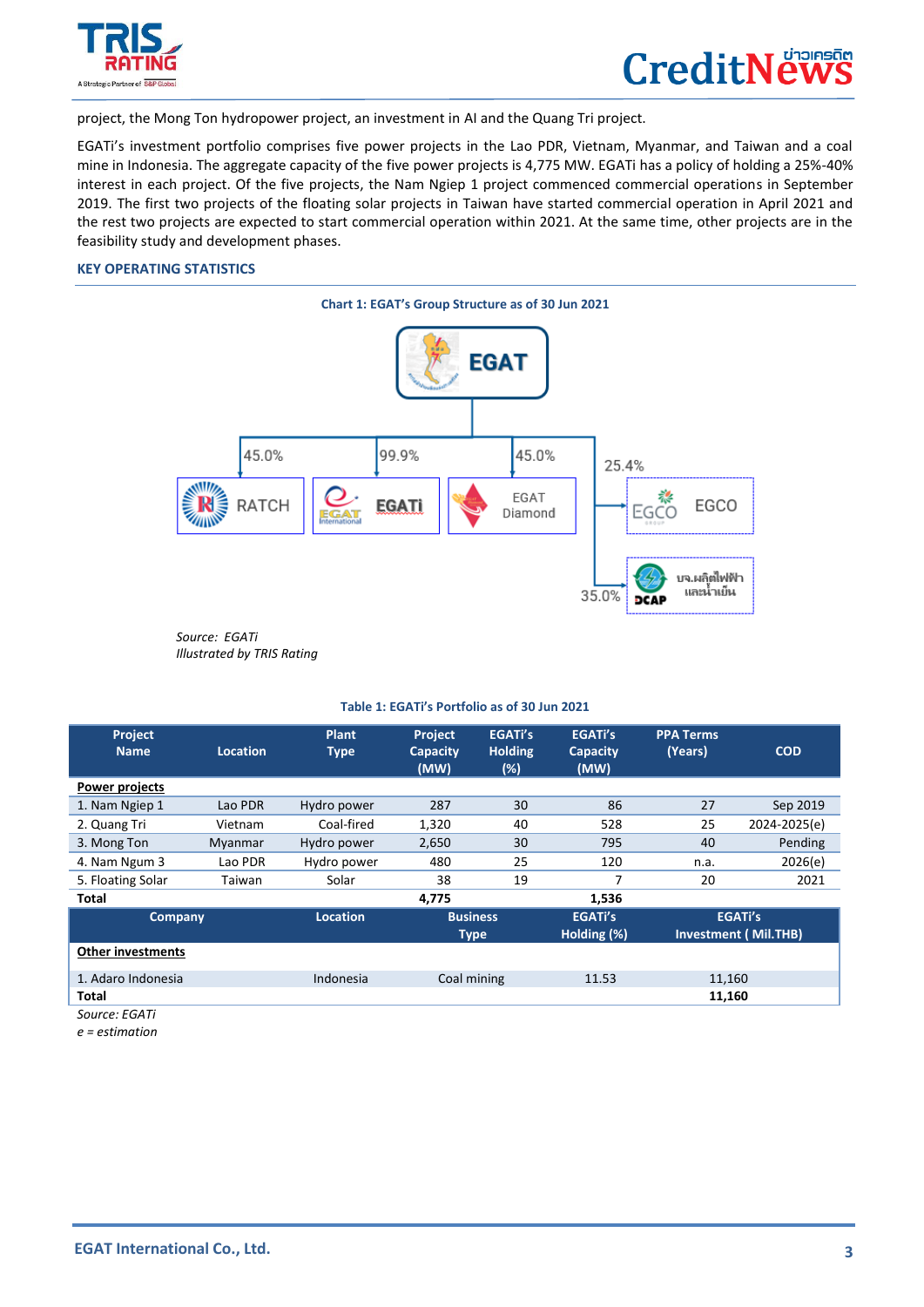

#### **FINANCIAL STATISTICS AND KEY FINANCIAL RATIOS\***

#### *Unit: Mil. THB*

 $\overline{a}$ 

|                                                                             |             | ---------------Year Ended 31 December --------------- |        |              |        |
|-----------------------------------------------------------------------------|-------------|-------------------------------------------------------|--------|--------------|--------|
|                                                                             | Jan-Mar     | 2020                                                  | 2019   | 2018         | 2017   |
|                                                                             | 2021        |                                                       |        |              |        |
| Total operating revenues                                                    | 2           | 4                                                     | 5      | 7            | 10     |
| Earnings before interest and taxes (EBIT)                                   | 145         | 140                                                   | 270    | 1,344        | 1,289  |
| Earnings before interest, taxes, depreciation,<br>and amortization (EBITDA) | (17)        | 596                                                   | 392    | 1,553        | 2,873  |
| Funds from operations (FFO)                                                 | (17)        | 523                                                   | 309    | 1,255        | 2,246  |
| Adjusted interest expense                                                   | 0           | 0                                                     | 0      | 0            | 0      |
| Capital expenditures                                                        | 3           | 25                                                    | 23     | 21           | 22     |
| Total assets                                                                | 18,365      | 17,627                                                | 17,720 | 18,583       | 17,675 |
| Adjusted debt                                                               | 0           | 0                                                     | 0      | $\mathbf{0}$ | 0      |
| Adjusted equity                                                             | 13,209      | 12,697                                                | 12,778 | 13,267       | 12,282 |
| <b>Adjusted Ratios</b>                                                      |             |                                                       |        |              |        |
| EBITDA margin (%)                                                           | n.m.        | n.m.                                                  | n.m.   | n.m.         | n.m.   |
| Pretax return on permanent capital (%)                                      | $(0.44)$ ** | 1.10                                                  | 2.07   | 10.52        | 10.78  |
| EBITDA interest coverage (times)                                            | n.m.        | n.m.                                                  | n.m.   | n.m.         | n.m.   |
| Debt to EBITDA (times)                                                      | $0.00**$    | 0.00                                                  | 0.00   | 0.00         | 0.00   |
| FFO to debt (%)                                                             | n.m.        | n.m.                                                  | n.m.   | n.m.         | n.m.   |
| Debt to capitalization (%)                                                  | 0.00        | 0.00                                                  | 0.00   | 0.00         | 0.00   |
| $F$ auitu mothod                                                            |             |                                                       |        |              |        |

*\* Equity-method \*\* Annualized with trailing 12 months*

*n.m. Not meaningful*

### **[RELATED CRITERIA](https://www.trisrating.com/rating-information/rating-criteria/)**

- Group Rating Methodology, 13 January 2021

- Government-Related Entities Rating Methodology, 30 July 2020

- Rating Methodology – Corporate, 26 July 2019

- Key Financial Ratios and Adjustments, 5 September 2018